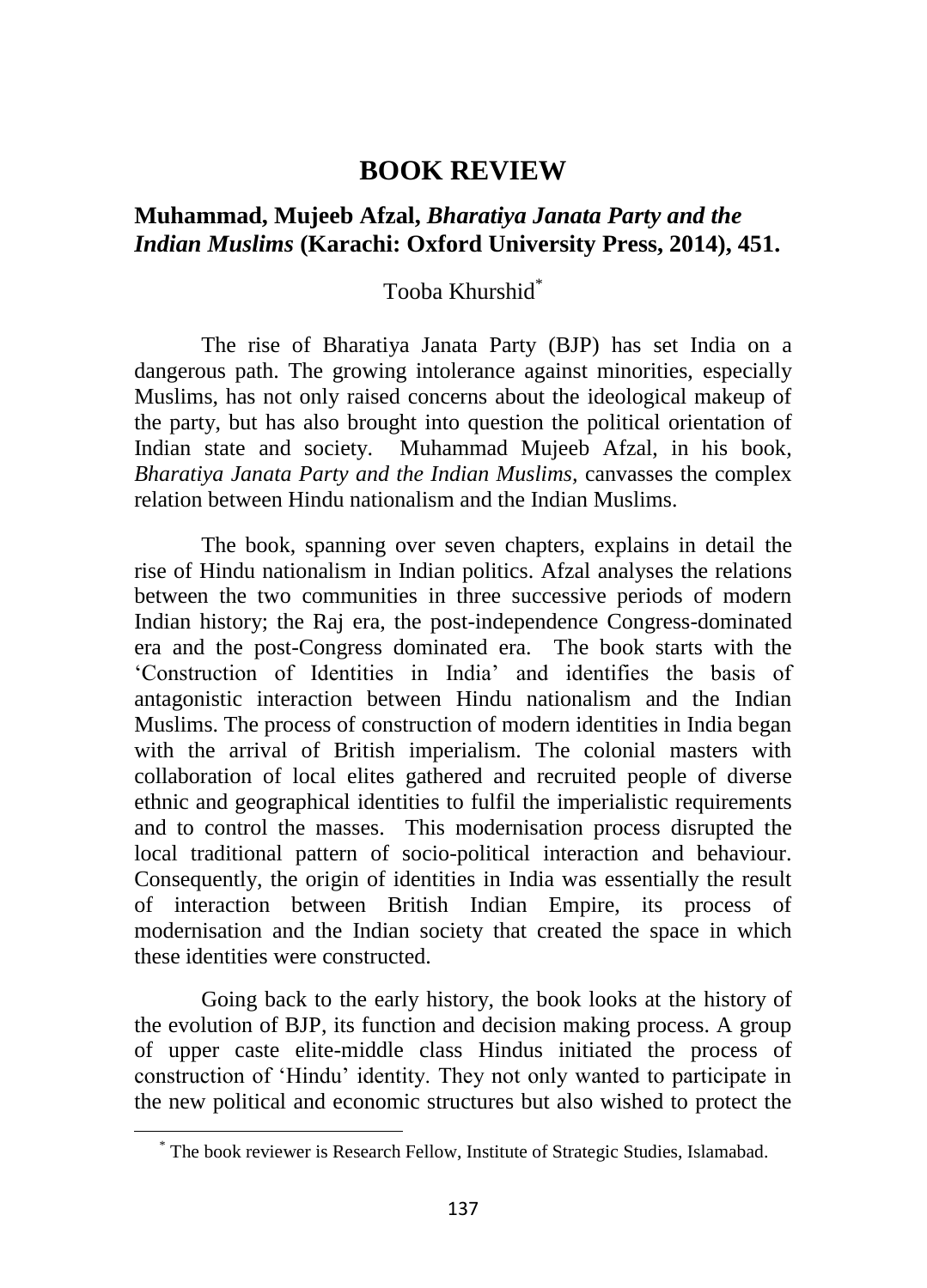## Book Review

Brahminical traditions which reflected their social position. This process stirred the local's desire of getting more share in socio-political system; consequently, it initiated a competition between the two. Two parties, Mahasabha and Rashtriya Swayamsevak Sangh (RSS) developed the concept of 'Hindutva' to explicitly separate them from other communities. However, due to dominant discourse of Indian secularcomposite identity in post-independence politics, the attempt to institutionalise the Hindu identity through political methods failed. Consequently, Bhartaya Jana Sang (BJS) was organised which also failed to make significant inroads into Indian politics due to its association with RSS. The formation of BJP was a consequence of this coalition experiment.

The Indian Muslim identity construction was initiated in the areas where the Muslims were in minority but had the privileged politicoeconomic positions. They initiated the process to preserve their distinct tradition of Pan-Islamism and Urdu language in India. This Islam-Urdu identity was constructed to enable the Indian Muslims to participate in the modernity process. The process of institutionalization of Muslim identity was initiated through education at the Aligarh Muslim University and the political movement that resulted in the formation of All-India Muslim League (AIML). During this period, they refused to surrender to any of the elements against their identity, such as, the Muslim Personal Law (MPL) or Babri Masjid.

The book includes interesting account of Hindu nationalist construct of the 'other'. This construct is used for two objectives: Firstly, to assert the religio-cultural elements of Hindu 'in-group' and secondly, to blame them for distortion and pollution of religio-cultural tradition. Consequently, the Muslim community was perceived as having a singular interest that was in permanent conflict with Hindus, their beliefs, norms and values. The author writes that Muslims, as a significant minority, presents a serious problem in the construction of Hindu nation.

Afzal describes that in the pre-independence phase the Hindu nationalists, in order to construct a Hindu nation, adopted a strategy to communicate with the masses and mobilise them. Later, the BJP after its formation successfully exploited the weaknesses of the Congress-led leadership and mobilised large chunks of Hindus in the name of Ram